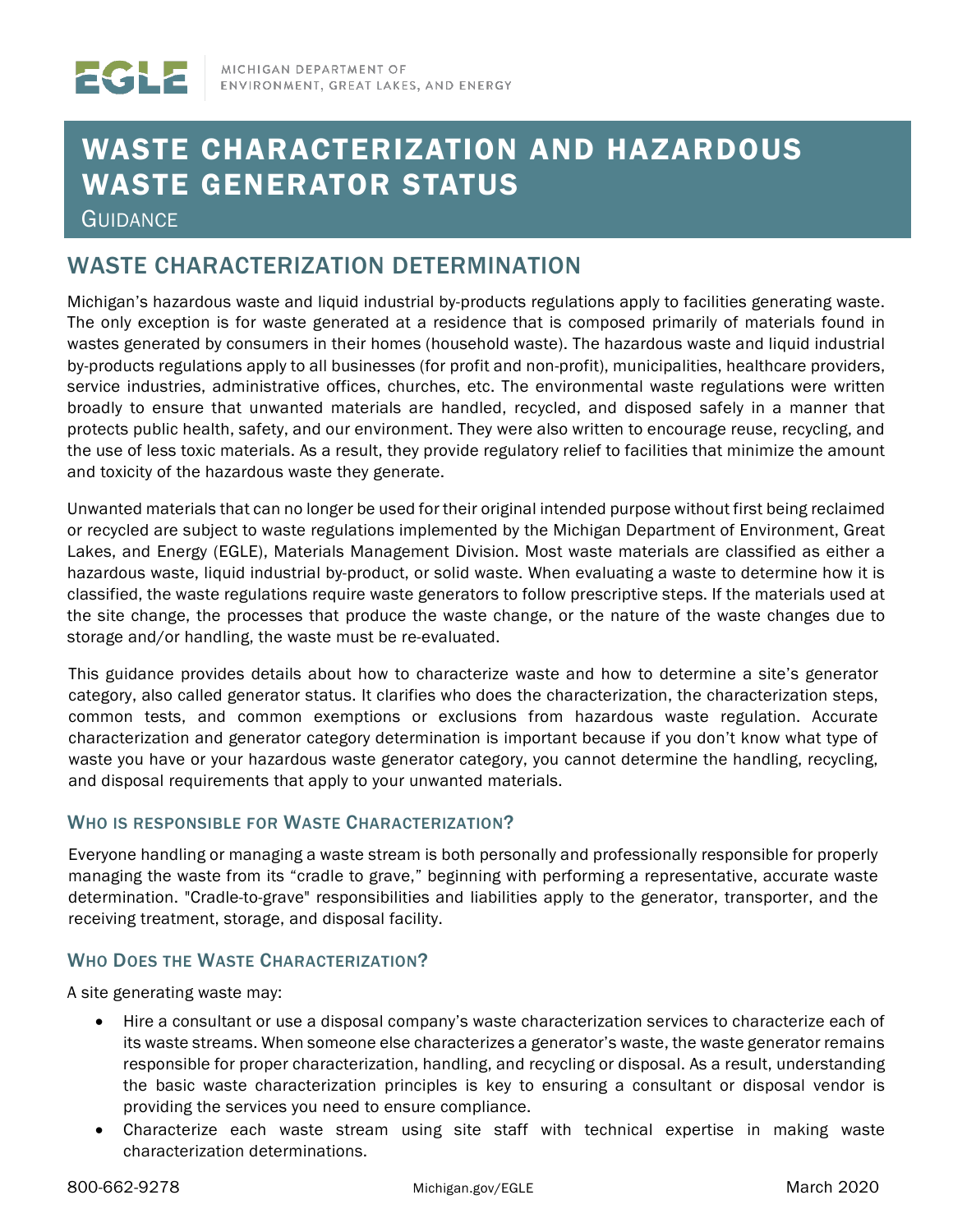# WHEN MUST A WASTE CHARACTERIZATION DETERMINATION BE PERFORMED?

A waste generator must evaluate the waste to determine if it is considered a listed or characteristically hazardous waste at the point of generation, before any dilution, mixing, or other alteration of the waste occurs. The point of generation for a listed hazardous waste is when it first meets the listing description. The point of generation for a mixture of listed hazardous waste with other waste is when the waste materials are mixed. The point of generation for a characteristically hazardous waste is when the waste first exhibits the characteristic of ignitability, corrosivity, reactivity and/or toxicity.

#### WHAT ARE THE WASTE CHARACTERIZATION STEPS?

To ensure each waste stream is identified and properly evaluated, a waste survey should be conducted. Walk through the entire site. Make a list of all the waste streams regardless of whether they are recycled or disposed. Hazardous waste and liquid industrial by-products can be found on the shop/plant floor, in production or service areas, in offices, etc. Other hazardous wastes or liquid industrial by-products can be incidentally generated from building (expansion and renovation) or property maintenance activities. Consider evaluating new products before purchase so their handling and recycling or disposal requirements and costs are known in advance of generating a new waste stream.

The following are some commonly generated hazardous wastes that may be overlooked and the reasons why they may be hazardous noted in parenthesis.

- Spent fluorescent lamps or bulbs and other lighting fixtures (toxic for mercury and other metals).
- Disposable rags containing free liquids with a flashpoint of less than 140 degrees Fahrenheit or used with a listed solvent (ignitability, spontaneous combustion, used with "F" listed solvents).
- Spent activated carbon media, included in some air filters (may contain "F" listed solvents).
- Used solvents with low flashpoint (toxic, ignitability).
- Used solvents with high flashpoints (toxic).
- Drain or sump sludge, including loading/unloading area trenches (toxic and ignitability due to gasoline from trucks or other spills).
- Painting materials and waste including paint thinners, enamel reducers, epoxies, primers, enamels, solvent-based paints, and paint booth filters (contains "F" listed solvents, toxic metals, ignitability).
- Aerosol cans that are not empty (contains "U" or "P" chemicals, ignitability. toxic).
- Solvent-based adhesives (ignitability).
- Batteries lead acid (toxic for lead and corrosive acids), lithium (reactive and ignitable), and dry cell (sometimes toxic for lead and mercury).
- Used water-based or synthetic lubricating fluids containing high concentrations of heavy metals (toxic metals of concern include lead, chromium, cadmium, and barium).
- Electronic [equipment](https://www.michigan.gov/documents/deq/deq-ead-tas-elecequp_305263_7.pdf) like computers, printers, cell phones, and televisions (may contain lead in the cathode ray tubes, batteries, and other toxic metals).
- Discarded, unused chemical products from inventory reduction activities (any of the commercial chemical products on the "P" and "U" lists).
- Medical kits with devices containing mercury like thermometers or antiseptics containing mercury (toxic for mercury).
- [Undeployed airbag modules or inflators](https://www.epa.gov/hw/interim-final-rule-safe-management-recalled-airbags) (reactive).
- Contaminated gasoline that is not re-refined into a fuel product (toxic for benzene, may be ignitable).
- [Pharmaceuticals](https://www.michigan.gov/documents/deq/deq-oea-owmrpGuidance-HandlingPharmWaste_558687_7.pdf) (ignitable, toxic, corrosive, and reactive).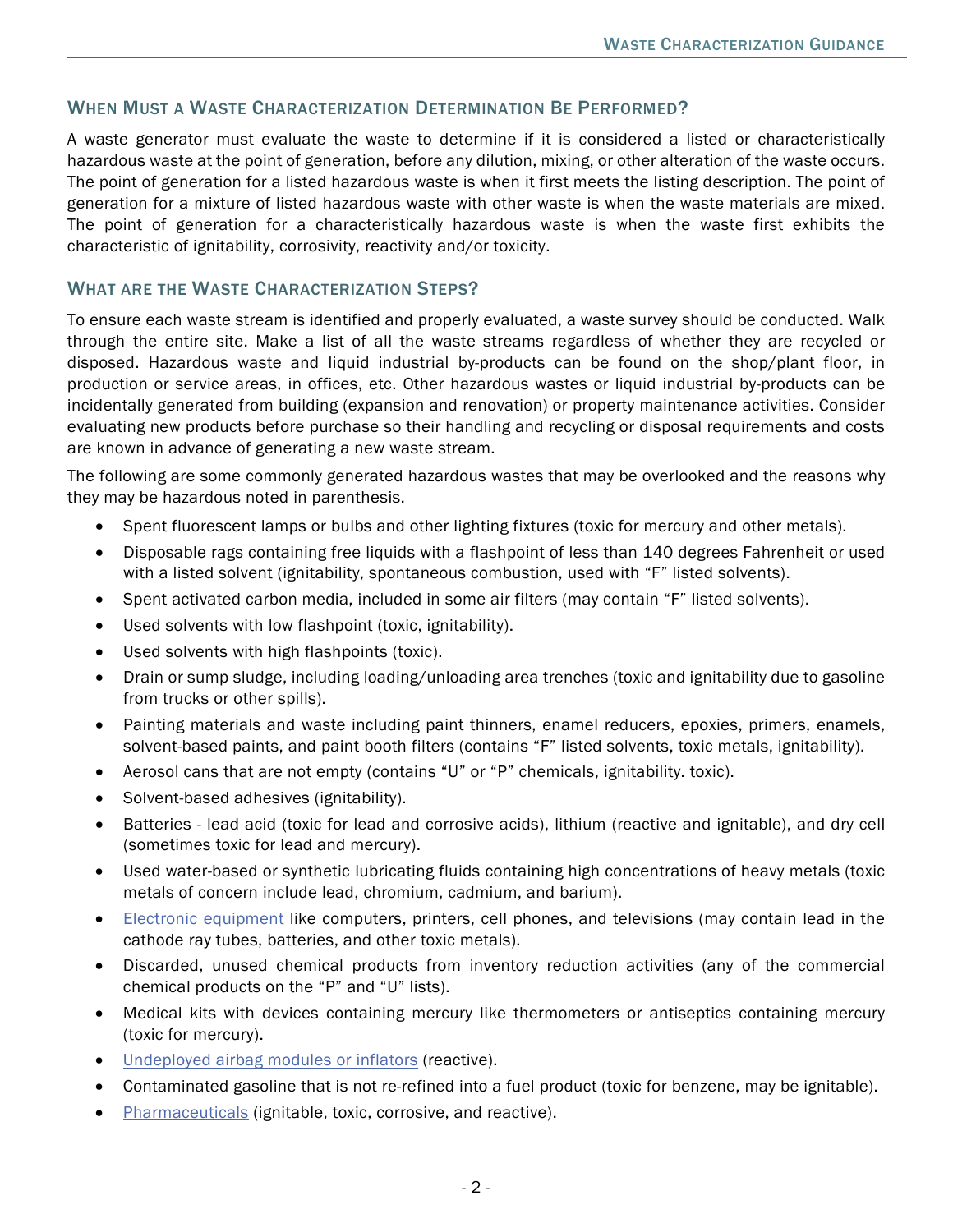Again, if a material cannot be used "as is" for its original intended purpose without processing (e.g. filtering, chemical treatment, etc.), it is a waste that must be evaluated and properly managed whether it is recycled or disposed. Use the following [steps and questions](https://www.michigan.gov/documents/deq/Waste_Characterization_Steps_and_Questions_474957_7.pdf) to evaluate each waste stream.

# Step 1 - Is the Waste a "Listed" Hazardous Waste?

To be considered a listed hazardous waste, either the chemical or the process generating the waste will be specifically identified in the hazardous waste regulations. Federal listed hazardous waste codes include a "F," "K," "P," or "U" along with the specific hazardous waste number. State listed hazardous waste codes includes an "S" in the hazardous waste number. Listed hazardous wastes are described in Rule 213 of the Michigan [hazardous waste regulations.](https://www.michigan.gov/documents/deq/deq-whm-hwp-Part111Rules_248146_7.pdf)

- F Codes are found in Table 203a. The F-coded wastes include common hazardous waste streams generated by many different types of commercial and industrial operations. Examples include spent chlorinated or toxic solvents from degreasing operations and metal treatment wastewaters, and sludges.
- K Codes are found in Table 204a. The K-coded wastes are from specific industries. Examples include specific types of wastes generated from specific industries like petroleum or chemical refining, wood treatment operations, and pesticide manufacture.
- P and U Codes are found in Tables 205a-c. The P and U-coded wastes include unused commercial chemical products (CCPs) (chemical grade products), off-specification CCPs, and CCP container and spill residues. Examples include formaldehyde, parathion, benzene, DDT, xylene, and certain pharmaceuticals like arsenic trioxide, nicotine, and warfarin.
- S Codes are found in Table 202. The S-coded wastes include dioxins and furans and are Michigan specific identified hazardous wastes.

All codes with a "P" in their hazardous waste number are considered acutely toxic hazardous wastes. All codes with an "S" in their hazardous waste number are severely toxic. All codes with an "(H)" in the "Hazard Code" column to the right of the waste description are also acutely toxic hazardous wastes. This information is important when evaluating the amount of hazardous waste generated monthly and making a generator category determination. After making a listed hazardous waste determination, proceed to step 2.

#### Step 2 - DOES THE WASTE EXHIBIT A CHARACTERISTIC THAT MAKES IT A HAZARDOUS WASTE?

After reviewing the waste for being listed in step 1, review whether it exhibits a characteristic or characteristics that make it a hazardous waste. This will ensure you recognize all the hazards associated with the waste and have it labeled to meet the various labeling requirements that may apply. A waste can be subject to hazardous waste regulation as a characteristic hazardous waste if it is determined to be ignitable, toxic, corrosive, reactive, or severely toxic as defined under Rule 212 of the Michigan [hazardous waste regulations.](https://www.michigan.gov/documents/deq/deq-whm-hwp-Part111Rules_248146_7.pdf)

- Ignitable hazardous waste is a waste that starts burning easily. This includes liquids with a flashpoint less than 140 degrees Fahrenheit, solids that spontaneously ignite, ignitable compressed gasses and oxidizers. Ignitable compressed gasses are those that meet the criteria in 40 CFR 261.21(a)(3), not the criteria referenced in the U.S. DOT regulations. This includes gases that form flammable mixtures in air. Oxidizers are materials that may, generally by yielding oxygen, cause or enhance the combustion of other materials and is defined in 49 CFR 173.127, which is a U.S. DOT regulation. Examples of wastes that are characteristic hazardous wastes due to their ignitability include mineral spirits, methyl ethyl ketone, methyl isobutyl ketone, and other solvents, solvent-based paints, solvent-soaked rags, gasoline, cleaning fluids, naphtha, sludges containing petroleum, and ignitable compressed gas like hydrogen, propane, and acetylene. Ignitable hazardous wastes have a hazardous waste code of D001.
- Corrosive hazardous wastes are liquids that have the ability to dissolve steel. Corrosive hazardous wastes exhibit a pH less than or equal to 2.0 or greater than or equal to 12.5 standard units. Examples of wastes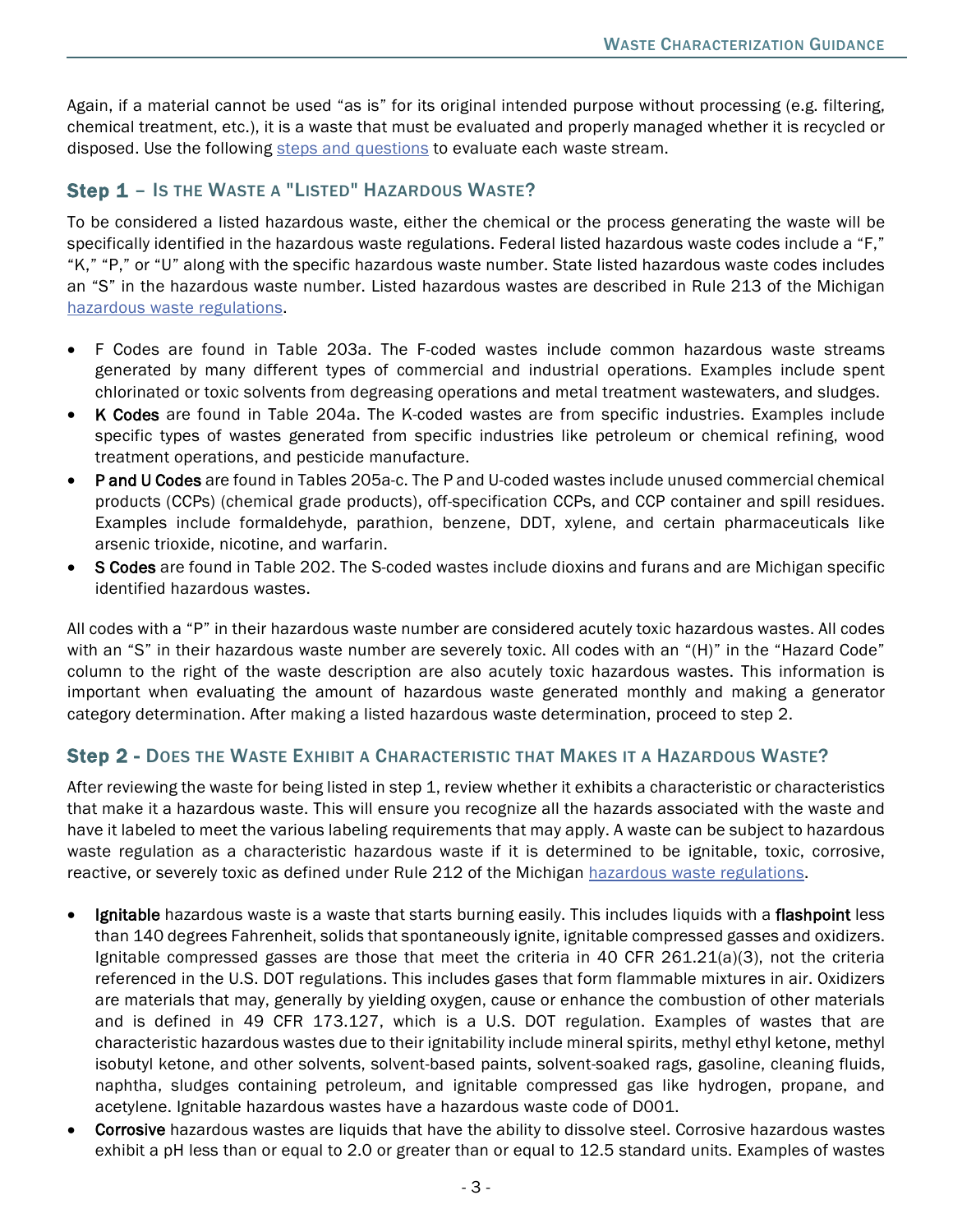that are characteristic hazardous wastes due to their corrosivity include caustics like alkaline cleaners and acids like battery acids. Corrosive hazardous wastes have a hazardous waste code of D002.

- Reactive hazardous waste is unstable at normal atmospheric conditions, reacts violently, and can cause serious harm to human health and the environment. Reactive hazardous wastes include materials that react violently with water, are explosive, and/or undergo rapid or violent chemical reaction. For reactivity, use the same testing as otherwise required to meet U.S DOT requirements. Examples of wastes that are characteristic hazardous wastes due to their reactivity include lithium hydride, air bag inflators and modules, organic peroxides, cyanides, sulfides, nitroglycerine, trichlorosilane, and explosives. Reactive hazardous wastes have a hazardous waste code of D003.
- **Toxic** hazardous wastes are wastes that are poisonous to humans and other living organisms. A waste becomes regulated as a characteristically toxic hazardous waste if it contains one or more of the hazardous constituents found in Table 201a of the Michigan [hazardous waste regulations](https://www.michigan.gov/documents/deq/deq-whm-hwp-Part111Rules_248146_7.pdf) at levels that meet or exceed the constituent levels listed when tested using the Toxicity Characteristic Leaching Procedure (TCLP) test. The TCLP test method or Test Method 1311 is found in the [U.S. EPA publication SW-846.](https://www.epa.gov/hw-sw846/sw-846-compendium) It simulates typical solid waste landfill conditions and predicts whether toxic chemicals in the waste are likely to leach and eventually impact surface water or groundwater. If you are familiar with your process and know the constituents used in the process, it is not necessary to analyze your waste for every chemical. In addition, you may not have to analyze the waste for every constituent included on the "D" list (Table 201a) when evaluating your waste. For example, you may only need to perform a TCLP analysis for metals and volatiles if you know that the other constituents found in Table 201a are not present in the waste. If you are unsure of the types and concentrations of hazardous contaminants present in the waste, another costeffective option is to first run a total analysis of the individual analytes on the sample. If the waste is dry (no liquids), divide the total analysis constituent concentration by 20 and then compare the resulting theoretical concentration to the regulatory limit in Table 201a. If no theoretical concentration equals or exceeds the regulatory limit, the solid waste does not have enough contaminant mass and therefore cannot exhibit the toxicity characteristic. Therefore, the TCLP may not need to be performed depending on landfill approval. This is sometimes referred to as the "20 times rule." If the waste is a liquid or contains both liquids and solids, refer to the U.S. EPA [TCLP Questions](https://waste.zendesk.com/hc/en-us/articles/217452377-Can-totals-analysis-be-used-in-lieu-of-the-TCLP-for-determining-the-toxicity-characteristic-) for use of totals analysis. For additional U.S. EPA information on use of totals analysis for waste characterization, go to <https://epa.gov/rcraonline> and search for "Total Waste Analysis." Characteristically toxic hazardous wastes are assigned hazardous waste codes from D004 to D043. NOTE: Given an appropriate scenario, a totals analysis alone or in combination with the 20 times rule can be great tool; however, both the application and interpretation are complex, whereas a TCLP analysis is the regulatory standard.
- Severely toxic hazardous waste is a type of hazardous waste established by Michigan that is severely poisonous to humans and other living organisms. If a waste contains over 1.0 part per million (PPM) or more of a severely toxic material listed in Table 202, the material is a severely toxic hazardous waste. Severely toxic hazardous wastes are assigned hazardous waste codes 001S through 007S.

After determining if the waste is a listed hazardous waste and whether it exhibits a characteristic or characteristics that make it a hazardous waste, proceed to step 3.

# Step 3 - IS THE WASTE SPECIFICALLY EXCLUDED, EXEMPTED, OR PARTIALLY EXEMPTED FROM THE HAZARDOUS WWASTE REGULATIONS?

The hazardous waste regulations include many exclusions. Most exclusions are designed to prevent regulatory overlap, to encourage waste minimization, and/or to promote safe reclamation and recycling. Review whether the common exclusions and exemptions listed below apply to your waste. See the Michigan hazardous waste regulations for a complete list of exclusions and exemptions. Exclusions and exemptions are specific and conditional, meaning each condition must be met to be eligible for the regulatory relief.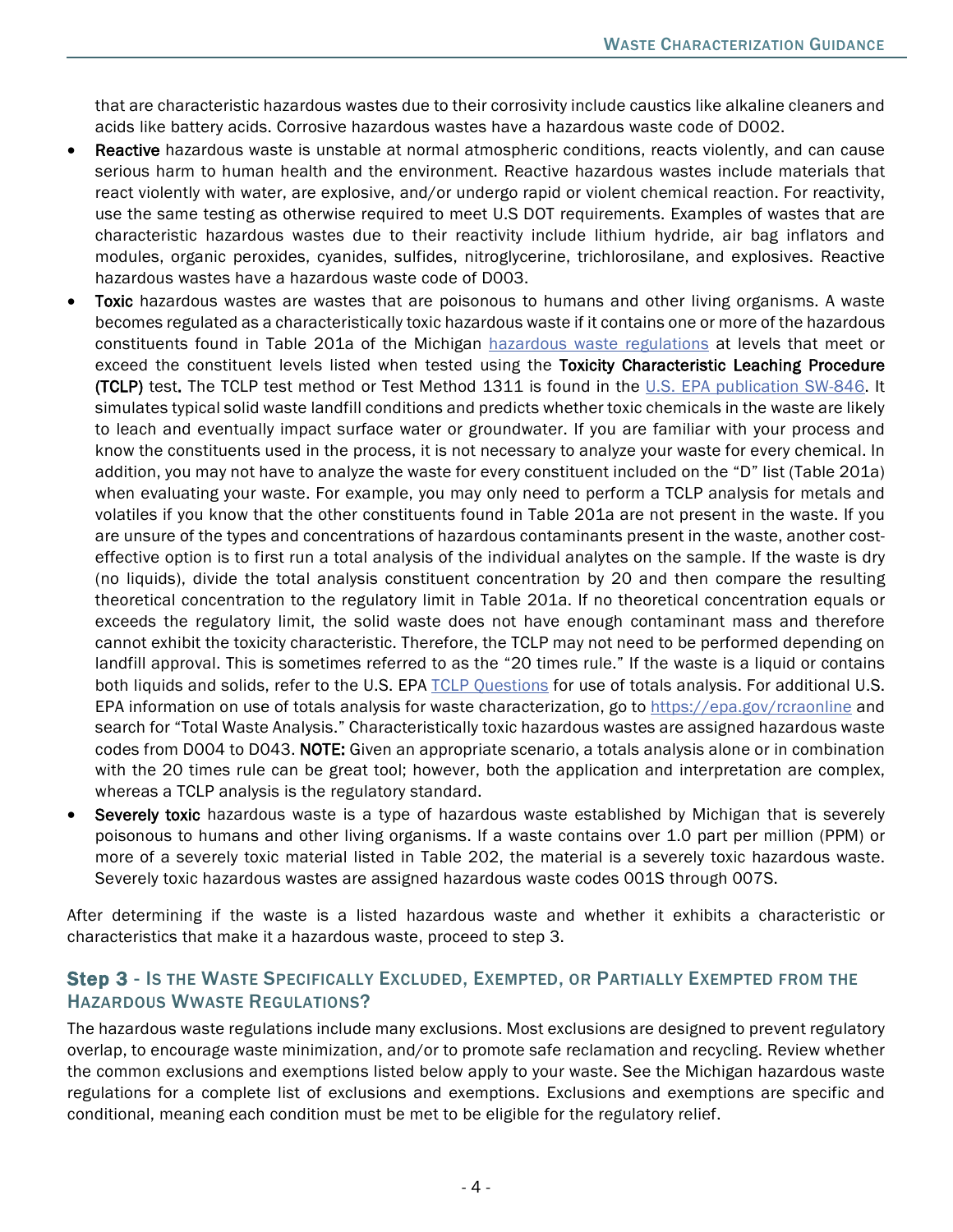Some commonly excluded, exempted, or partially exempted materials include:

- Household hazardous waste from single- and multiple-family residences, hotels and motels, bunkhouses, ranger stations, crew quarters, campgrounds, picnic grounds, and day-use recreational areas.
- **[Universal waste,](https://www.michigan.gov/documents/deq/deq-ead-tas-univwaste_320878_7.pdf) which includes electric lamps (e.g. fluorescent, light-emitting diode and other lamps** containing toxic metals), batteries (including lead acid, lithium, and dry cell that contain toxic metals), antifreeze, devices containing mercury, consumer electronics, pesticides, and pharmaceuticals, managed to meet the universal waste standards. As of the effective date of the revised Part 111 rules expected in spring of 2020, aerosol cans will also be a universal waste,
- Empty containers:
	- 1. For containers that held non-acute hazardous waste, the container is considered empty after first removing as much of the container contents as possible using common practices used to remove materials from the container type such as pouring, pumping, and aspirating, and then determining the amount of waste residue remaining in the container does not exceed:
		- $\circ$  1 inch or not more than 3.0% by weight of the total capacity of the container for containers  $\leq$  to 119 gallons or
		- $\circ$  1 inch or not more than 0.3% by weight of the total capacity of the container for containers  $\circ$ than 119 gallons.
	- 2. For containers that held acute or severely toxic hazardous waste, the container is considered empty after:
		- $\circ$  the container is triple rinsed with appropriate solvent or cleaned by proven equivalent method or
		- $\circ$  the container's inner liner that prevented contact with container is removed.

The rinse water and any removed residue would be a hazardous waste based on knowledge using the ["Mixture Rule,](https://waste.zendesk.com/hc/en-us/articles/211677628-What-did-EPA-finalize-under-the-2001-Hazardous-Waste-Identification-Rule-HWIR-)" as would the inner container liner that came in contact with the hazardous waste and was removed.

- 3. For compressed gas containers, the container is considered empty when:
	- o the pressure in the container is equal to atmospheric pressure,
	- o the container is not clogged, and
	- o there are no audible liquids in container when shaken.
- [Very small quantity generator](https://www.michigan.gov/documents/deq/deq-ead-tas-wmd-cesq0997_320886_7.pdf) hazardous waste when managed to meet the exemption.
- [Solvent contaminated wipes](https://www.michigan.gov/documents/deq/deq-wmrpd-hws-Solvent_Guidance_withForm_556834_7.pdf) when managed to meet the exclusion.
- Scrap metal (bit and pieces of metal) when recycled and not [speculatively accumulated.](https://archive.epa.gov/epawaste/hazard/web/pdf/g-spec.pdf)
- Some materials being recycled like [hazardous secondary materials,](https://www.michigan.gov/documents/deq/deq-oea-owmrpGuidance-HSM_576019_7.pdf) used [oil filters](http://www.michigan.gov/documents/deq/deq-ess-p2tas-oilfilters_190429_7.pdf) and [lead acid batteries](https://www.michigan.gov/documents/deq/deq-ead-tas-univwaste_320878_7.pdf) when managed to meet their exclusions.
- Wastewater discharges to a municipal wastewater treatment plant authorized by that receiving sewer authority as long as they aren't accumulated and managed in advance of being disposed via the sanitary sewer.
- Petroleum contaminated media from a leaking underground storage tank that fails the TCLP for D018 through D043, if they are being remediated under Michigan's underground storage tank regulations.
- Most petroleum-based [used oil](https://www.michigan.gov/documents/deq/deq-oea-wastecharacterization-ch9_498093_7.pdf) when it is recycled for reuse as a lubricant or burned for energy recovery. Petroleum-based used oil that exhibits more than 1,000 parts per million total halogens are presumed to have been mixed with halogenated hazardous waste and is subject to hazardous waste regulation unless the generator is able to [rebut the presumption](https://www.epa.gov/sites/production/files/2016-01/documents/905-r-03-005.pdf) that the oil contains listed hazardous waste.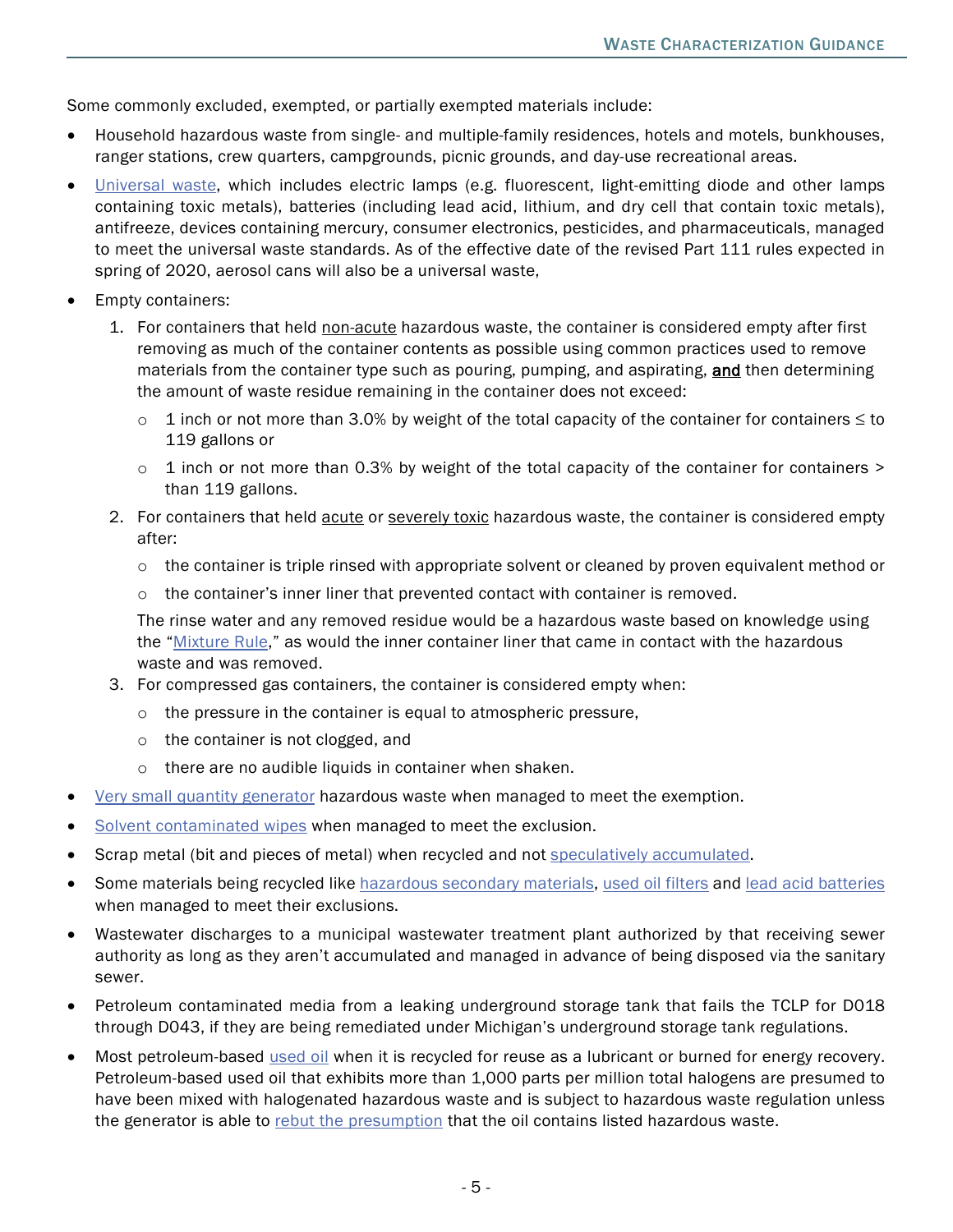- Materials remaining in manufacturing units, until the unit is taken out of service or the material is removed from the unit (degreasers, paint pots, distillation unit, process equipment removed from service, etc.).
- Recycling of some commercial chemical products that exhibit only a hazardous waste characteristic (i.e. they are not a listed hazardous waste) and they are not speculatively accumulated. Examples include:
	- o [Fuel that is re-refined into fuel,](https://rcrapublic.epa.gov/files/14883.pdf)
	- o [Air bags](https://www.epa.gov/sites/production/files/2018-08/documents/airbags_memo_signed_7-19-18.pdf) (modulators and inflators) when legitimately reclaimed (module and inflators), and
	- o Activated carbon containing only characteristically hazardous waste that is regenerated and reused as activated carbon without being speculatively accumulated.

If the waste is a listed and/or characteristically hazardous waste, skip forward to step 5. If the waste is neither a listed nor characteristic hazardous waste or is excluded or exempt from hazardous waste regulation, continue to step 4.

#### Step 4 – DO OTHER WASTE REGULATIONS APPLY?

**Does the waste contain free liquids?** If it does, it generally is subject to regulation as a liquid industrial by-product under the Michigan [liquid industrial by-products regulations.](http://www.legislature.mi.gov/(S(5wfeeqinkrjs2z55rqqis055))/documents/mcl/pdf/mcl-451-1994-ii-3-121.pdf) The paint filter test or test method 9095 found in the [U.S. EPA publication SW-846](https://www.epa.gov/hw-sw846/sw-846-compendium) is used to determine if a waste is a liquid industrial by-product. The test evaluates the presence of free liquids in a representative sample. When testing, a predetermined amount of the waste is placed in a paint filter. If any portion of the material passes through and drops from the filter within the 5-minute test period, it is considered to contain free liquids and is subject to regulation as a liquid industrial by-product.

Like the hazardous waste regulations, there are exclusions intended to prevent regulatory overlap and to encourage recycling and safe management of liquid industrial by-products. The liquid industrial by-products exclusions are found in sections [12101\(](http://www.legislature.mi.gov/(S(2j4tbew0bdawifytaomtalef))/mileg.aspx?page=getObject&objectName=mcl-324-12101)n) and [12102a](http://www.legislature.mi.gov/(S(trrqf0z1g25p4nnjvbuthhh0))/mileg.aspx?page=getObject&objectName=mcl-324-12102a) of the liquid industrial by-products statute. Materials like fats, oil and grease, septage, biosolids, medical waste, and sanitary sewer clean-out waste may be [regulated under other regulations](https://www.michigan.gov/documents/deq/deq-tou-wmrpd-hwlib-FacilityReportingRegulations_616388_7.pdf) designed to protect public health and the environment. Liquid waste exempted or partially exempted from the hazardous waste regulations must be managed to meet the liquid industrial by-products regulations unless it is specifically excluded from being subject to the liquid industrial by-products regulations.

Common liquid industrial by-product exclusions that promote recycling and safe disposal include:

- Petroleum-based [used oil](https://www.michigan.gov/documents/deq/deq-oea-wastecharacterization-ch9_498093_7.pdf) when directly burned to recover energy or used to produce a fuel. To meet this exclusion, the petroleum must be specification or off-specification used oil as defined in the hazardous waste regulations and burned as fuel at a Clean Air Act permitted source of air pollution. Note that used [oil](http://www.michigan.gov/documents/deq/deq-ead-tas-usedoil_320882_7.pdf) has requirements under both the hazardous waste regulations and the liquid industrial by-products regulations.
- A liquid fully contained inside a manufactured article, until the liquid is removed, or the manufactured equipment is discarded, at which point it becomes a liquid industrial by-product. Manufactured articles are designed for a purpose, not solely to provide safe access to chemicals present in a container. Examples of manufactured articles include batteries, light ballasts, electronic devices, and automobiles.
- A liquid vegetable or animal fat oil that is transported directly to a producer of biofuels for the purpose of converting the oil to biofuel.
- An off-specification fuel that was generated in a pipeline as the interface material from the mixture of two adjacent fuel products and that will be processed, by blending or by distillation or other refining, to produce a fuel product or fuel products.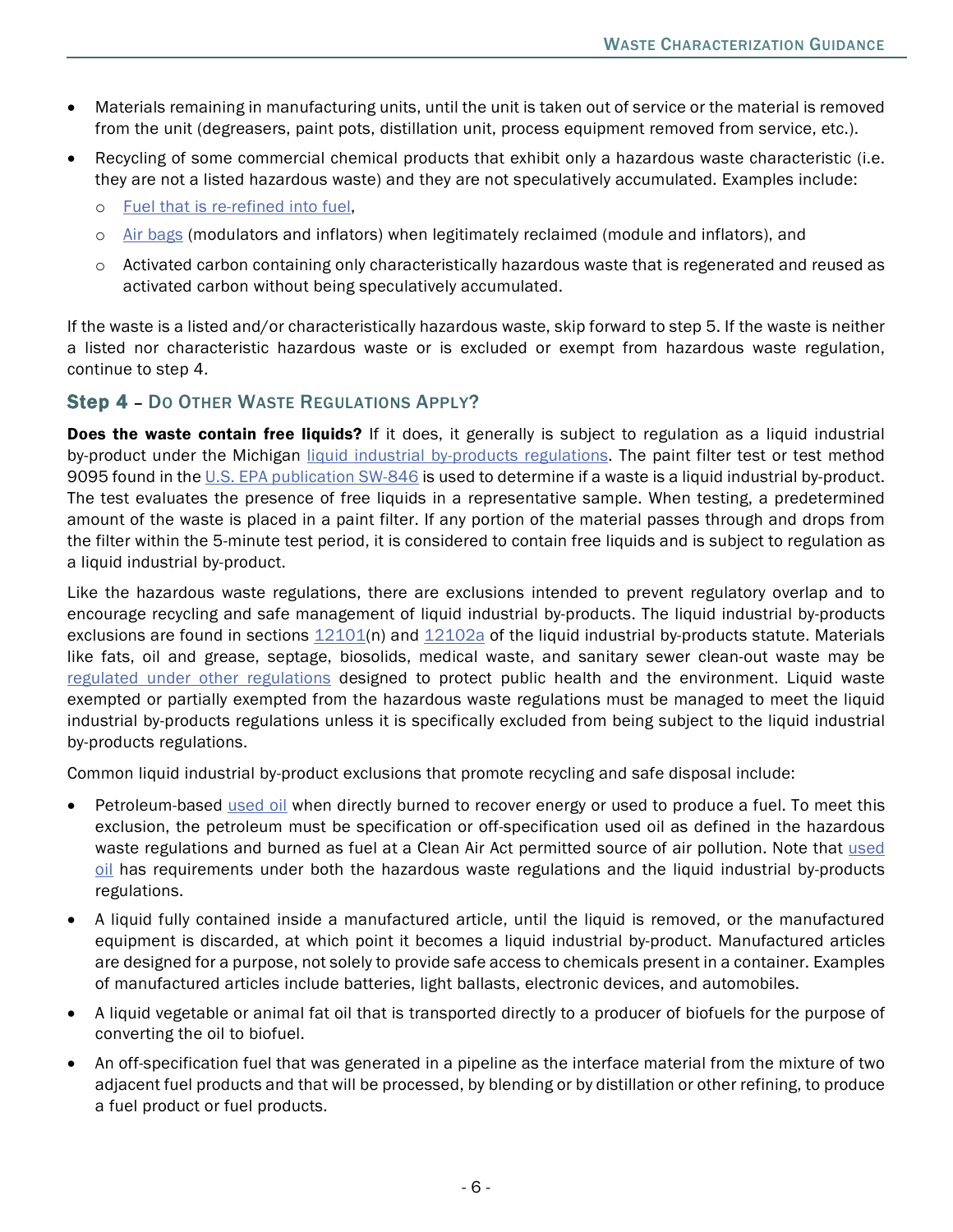- An off-specification fuel, that resulted from the commingling of off-specification fuel products or from phase separation in a gasoline and alcohol blend and that will be processed, by distillation or other refining, to produce fuel products.
- An off-specification fuel product transported directly to a distillation or refining facility to produce a fuel product or fuel products.
- A liquid residue that remains in a container after first removing as much of the container contents as possible using common practices used to remove the material from the container type such as pouring, pumping, and aspirating, and then determining the amount of waste residue remaining in the container does not exceed:
	- $\circ$  1 inch or not more than 3.0% by weight of the total capacity of the container for containers  $\leq$  to 110 gallons or
	- $\circ$  1 inch or not more than 0.3% by weight of the total capacity of the container for containers  $>$  than 110 gallons.

Generally, only domestic wastewaters from cooking, laundry and bathing can be discharged to an on-site septic system. To discharge other, non-domestic wastewaters (e.g. any commercial or industrial wastewaters) to an on-site system, a [groundwater discharge permit](http://www.michigan.gov/deq/0,1607,7-135-3313_4117---,00.html) is needed unless the specific discharge is permitted by rule under the [water resource protection regulations.](https://www.michigan.gov/egle/0,9429,7-135-3313_4117-9765--,00.html) Contact EGLE's [groundwater permit](http://www.michigan.gov/deq/0,4561,7-135-3313_4117-104871--,00.html) program staff for more details regarding on-site disposal of non-domestic wastewaters.

Is the waste a non-hazardous [solid waste,](https://www.michigan.gov/egle/0,9429,7-135-3312_4123---,00.html) [scrap tire,](http://www.michigan.gov/scraptires) or a special waste like [asbestos,](https://www.michigan.gov/egle/0,9429,7-135-3310_4106-11856--,00.html) polychlorinated [biphenyl](http://www.epa.gov/wastes/hazard/tsd/pcbs/pubs/laws.htm) (PCB) waste, [medical](http://www.michigan.gov/deq/0,1607,7-135-3312_4119---,00.html) waste, or a [radioactive waste?](http://www.michigan.gov/deq/0,1607,7-135-3312_4120_4244---,00.html) If the waste is not a hazardous waste or a liquid industrial by-product, it is generally a solid waste. However, there are other waste environmental regulations to consider. Handling of asbestos and PCB waste is subject to additional regulations under the federal [National Emission Standards for Hazardous Air Pollutants](http://www.michigan.gov/deq/0,1607,7-135-3310_4106-11856--,00.html) and the federal [Toxic Substance Control Act.](https://www.epa.gov/laws-regulations/summary-toxic-substances-control-act) There are also [solid waste exclusions](https://www.michigan.gov/egle/0,9429,7-135-3312_4123-14201--,00.html) that provide for safe use of some materials in specific circumstances. See the Michigan Guide to Environmental Health and Safety Regulation available on-line at [Michigan.gov/EHSGuide](http://www.michigan.gov/EHSGuide) to learn more about solid waste exclusions (Chapter 2), asbestos (Chapter 1), PCBs (Chapter 4), medical waste (Chapter 2), and radioactive materials (Chapter 10). After determining if the waste is a liquid industrial by-product, solid waste, or subject to other waste regulations proceed to step 5.

# Step 5 - CREATE AND MAINTAIN A CHARACTERIZATION RECORD FOR AT LEAST THREE YEARS FROM THE DATE THE WASTE WAS LAST SHIPPED OFF-SITE

When documenting your characterization determination, use a [form](http://www.michigan.gov/documents/deq/Optional_Waste_Characterization_Record_Form_460914_7.pdf) that includes the following basic information and follows the steps and questions used when making a waste characterization determination. It will make it easier to document your conclusions and to discuss your characterization determination with your recycling/disposal vendor and EGLE inspection staff:

- Name of person completing form
- Date form was completed
- Waste description
- Waste type
- Narrative description of the waste
- Waste source
- Waste codes
- Waste sample details {sample date(s), sample location(s), sample collection procedure(s), lab analysis method(s), etc.}
- Product name(s) for Safety Data Sheet(s) (SDSs) considered
- Subpart AA, BB or CC applicability determination
- Land disposal restriction underlying hazardous constituents, if applicable

Include copies of all supporting sample reports, SDS(s), waste profiles, and other reference materials relied upon to reach your characterization determination. After creating a waste characterization record for each waste stream, proceed to step 6.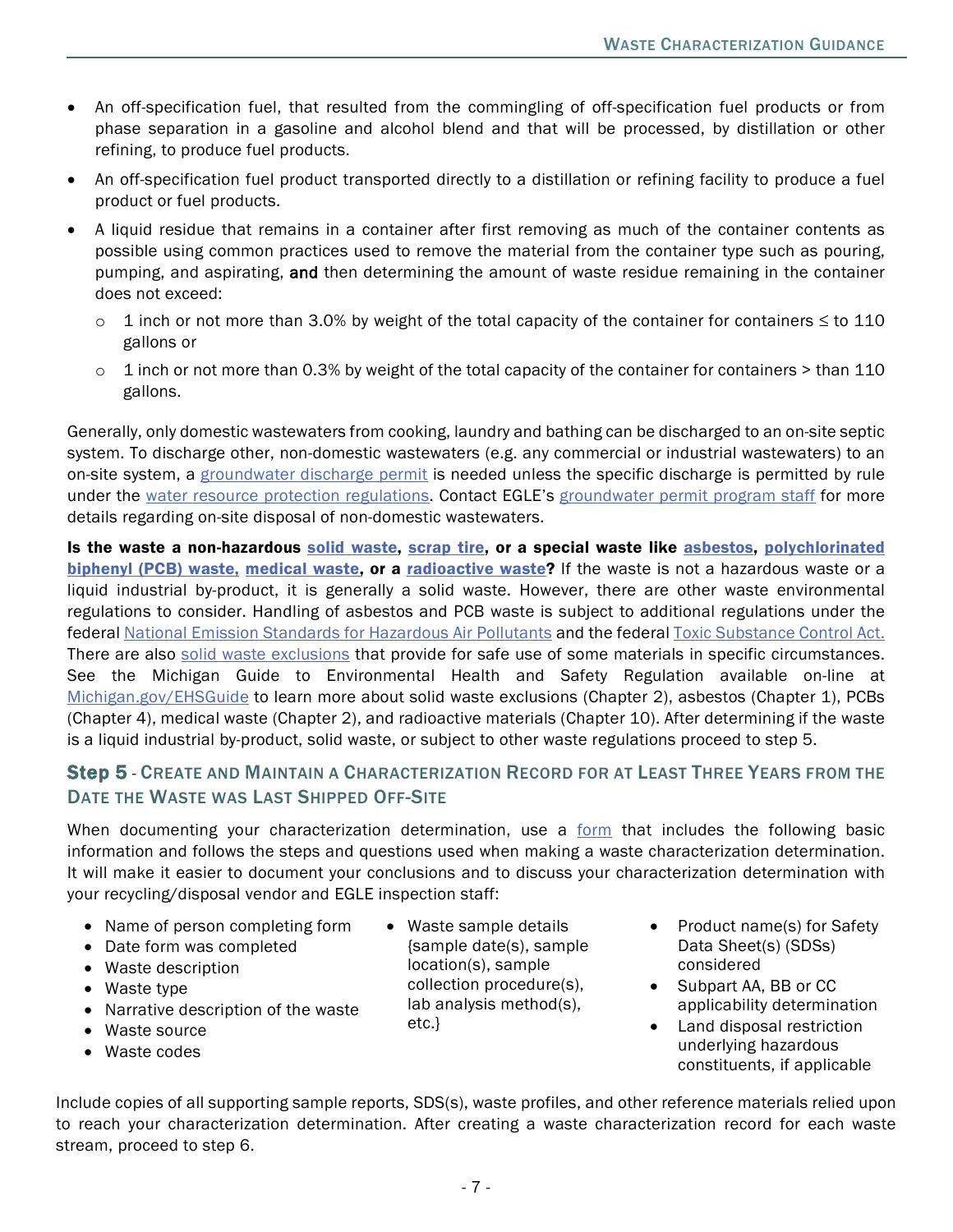# Step 6 - RE-CHARACTERIZE IF THE PROCESS OR MATERIALS CHANGE

If the materials used at the site change, the processes that produce the waste change, or the nature of the waste material changes due to storage and/or handling, the waste must be re-evaluated. The waste must be reevaluated any time its properties change as a result of exposure to the environment or other factors that affect how it is classified under these rules may change.

#### WHAT INFORMATION CAN BE USED TO MAKE THE WASTE DETERMINATION

Waste can be characterized using the generator's knowledge or by testing a representative sample.

Process knowledge may be used in making a *listed* or *characteristic* waste determination. Information used for making a *listed* waste determination may include the waste origin, composition, the process producing the waste, feedstock, and other reliable and relevant information. Information on the SDS or other supplier and manufacturer literature may be useful when you have unused product needing disposal. Knowledge that may be used in making a determination that the waste exhibits one or more *characteristics* of a hazardous waste includes process knowledge; feedstocks and other process inputs; knowledge of products, by-products, and intermediates produced by the manufacturing process; chemical or physical characterization of the wastes; information on the chemical and physical properties of the chemicals used or produced by the process or otherwise contained in the waste; or other reliable and relevant information about the properties of the waste or its constituents. An SDS often provides information about the flashpoint, pH, and if a discarded product is a hazardous waste or contains hazardous constituents. Note, however, that an SDS is not completely reliable for determining if a used material is a hazardous waste because it does not include information about contaminants that might be in the waste from use. Since the SDS is designed to meet occupational safety requirements, it also may not include all hazardous constituents requiring evaluation under the environmental regulations. A waste stream may be presumed (by knowledge) to contain certain constituents above regulatory thresholds for compliance purposes; however, testing may be required to adequately document a hazardous or non-hazardous waste determination.

Testing a representative sample of the waste can also be used to characterize a waste. A test method other than one set forth in the hazardous waste regulations or an equivalent method approved by the EGLE director may be used as part of the generator's knowledge to determine if a waste exhibits a hazardous characteristic. Testing is definitive in determining whether the waste is characteristically hazardous if the test method used is specifically identified in the hazardous waste regulations or is approved by the EGLE director, assuming a representative sample of the waste was evaluated.

When characterizing waste, follow the steps above and contact the receiving treatment and/or disposal company before testing. They will likely require specific tests or only accept data from specific laboratories. Ask the disposal company for a list of required tests, the purpose for the tests, approved testing methods, and acceptable laboratories. This should prevent you from spending money to perform unnecessary tests that do not meet the disposal company's requirements. As discussed above, the hazardous waste and liquid industrial by-products regulations identify the laboratory methods that must be used. EGLE relies upon the methods in the [Sampling](http://www.michigan.gov/documents/deq/deq-erd-stats-s3tm_250015_7.pdf)  [Strategies and Statistics Training Materials for Part 201 Cleanup Criteria](http://www.michigan.gov/documents/deq/deq-erd-stats-s3tm_250015_7.pdf) for collecting representative samples.

Consider obtaining an estimate to collect and analyze the required number of representative samples from two or more environmental consultants, environmental **laboratories**, or [disposal vendors.](http://www.michigan.gov/documents/deq/deq-oea-hhw-disposalcompanies_530187_7.pdf) In some cases, the tests will save you money by showing that you do not have hazardous waste. When hiring testing services, use a reputable firm and obtain a written contract. The contract should clearly identify which specific services the company will provide. For example, instead of vague language about sampling waste, identify:

- Who is responsible for collecting samples.
- Who will arrange to have it analyzed.
- Who will arrange to have an expert look at the analysis results.
- Who will determine if the waste is hazardous and at which regulatory limit(s).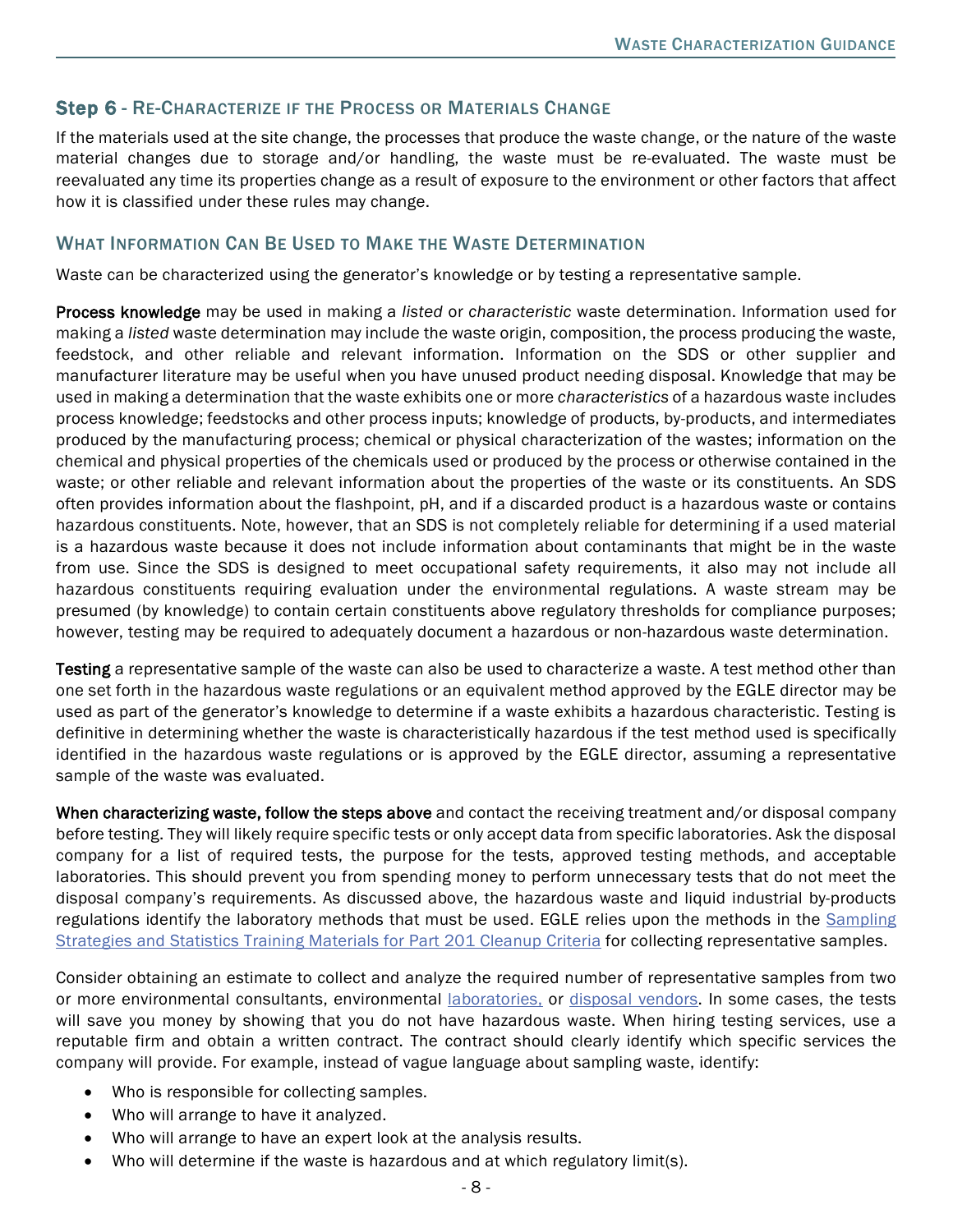Waste samples being sent to laboratories are exempt from most of the hazardous waste regulations if it meets certain conditions. Submit the smallest sample amount as possible for testing, and the laboratory may return any remaining waste sample to the generator. The laboratory exemption in the regulations no longer applies when the sample is determined to be hazardous waste and is no longer needed for waste characterization purposes. Contact the laboratory about its procedures for accepting samples and follow all chain-of-custody protocol. When shipping the sample, you must meet U.S. Postal Service or [U.S. Department of Transportation](http://www.phmsa.dot.gov/hazmat) (U.S. DOT) labeling and shipping requirements. Specific U.S. DOT questions can be directed to [Michigan State Police](https://www.michigan.gov/documents/msp/CVE_Contact_Directory_343309_7.pdf) at 734-780-6534 or the U.S. DOT at 800-467-4922. If these agencies' regulations do not apply to the sample, it must be packed so it does not leak, spill, or vaporize. Waste samples being shipped to a laboratory are not required to be manifested, but the following information must accompany the shipment:

- Sample collector's name, mailing address, and telephone number.
- Laboratory's name, mailing address, and telephone number.
- Date of shipment.
- Quantity of the sample.
- Description of the sample.
- The specific lab analyses requested.

# HAZARDOUS WASTE GENERATOR CATEGORY (STATUS) DETERMINATION

If the waste is determined to be hazardous, a monthly waste generator category determination must be made. A generator's category is based on the cumulative weight of hazardous waste generated each month and may change from month to month. Each generator category has different management requirements. The three hazardous waste generator categories are very small quantity hazardous waste generator (VSQG), small quantity hazardous waste generator (SQG), and large quantity hazardous waste generator (LQG). The lower the amount of hazardous waste a site generates, the less the amount of regulation the site will be required to meet.

A generator needs to have records to substantiate their generator status determination. A log showing when and how much hazardous waste was generated each month is the most practical method to verify the generator category determination. The following is an example of a log maintained on a container to document how much hazardous waste was generated monthly for a particular waste stream. The volume would need to be converted to pounds or kilograms and compared to the generator categories in Table 1 below, at the end of the month. If the site generates additional hazardous waste streams in other locations at the site, all hazardous waste generated across the entire site must be included when making the monthly generator category determination.

| Date waste added: | How much added: | By:       | <b>Running total</b> |
|-------------------|-----------------|-----------|----------------------|
| 1/3/06            | ⊥ gal           | George G. | 1 gallon             |
| 1/15/06           | 6 gal           | Pat M.    | gallons              |

A site may lower its hazardous waste generator category, thereby lowering their regulatory burden, if they implement [waste minimization](http://nepis.epa.gov/EPA/html/DLwait.htm?url=/Exe/ZyPDF.cgi/30004DK5.PDF?Dockey=30004DK5.PDF) and [pollution prevention practices.](http://www.michigan.gov/documents/deq/deq-ess-caap-manufguide-chap12_313440_7.pdf) They may also choose to handle certain hazardous wastes as *universal waste* to reduce their regulatory burden since the weight of [universal waste](http://www.michigan.gov/documents/deq/deq-ead-tas-univwaste_320878_7.pdf) is **not** included when calculating the monthly hazardous waste generator category.

As of the effective date of the revised Part 111 rules expected in spring of 2020, VSQGs and SQGs are allowed one episodic event in a calendar year (possibly two, if approved by EGLE) and the ability to stay at their existing generator category. This assumes that the generator follows the episodic event requirements for their individual category. See the [Very Small Quantity Hazardous Waste Generators](https://www.michigan.gov/documents/deq/deq-ead-tas-wmd-cesq0997_320886_7.pdf) guidance and the [Small Quantity Hazardous](https://www.michigan.gov/documents/deq/deq-ead-tas-wmd-smallqgr_320912_7.pdf)  [Waste Generator](https://www.michigan.gov/documents/deq/deq-ead-tas-wmd-smallqgr_320912_7.pdf) guidance to learn more about episodic events. When changing generator category, whether using the VSQG or SQG episodic event exclusion or not, notification must be provided to EGLE using the [Site](https://www.michigan.gov/egle/0,9429,7-135-3312_4118_4240-9198--,00.htmlhttps:/www.michigan.gov/egle/0,9429,7-135-3312_4118_4240-9198--,00.html)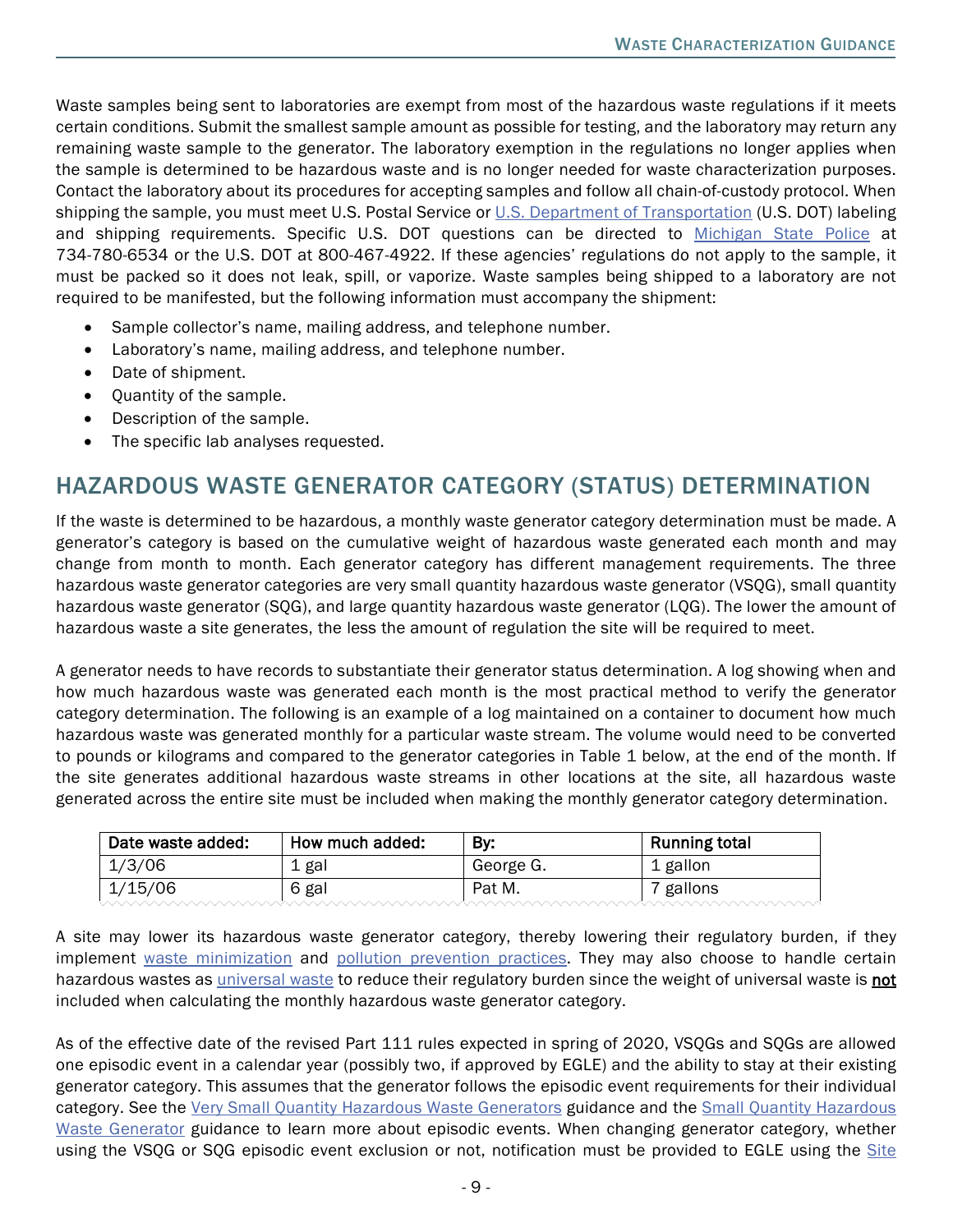[Identification Form](https://www.michigan.gov/egle/0,9429,7-135-3312_4118_4240-9198--,00.htmlhttps:/www.michigan.gov/egle/0,9429,7-135-3312_4118_4240-9198--,00.html) (EQP 5150) notification form. A generator may change their hazardous waste generator status throughout the year. If the monthly amount of hazardous waste generated varies substantially throughout the year, comply with the highest generator status requirements to ensure consistent compliance. The annual hazardous waste user charge for the site will always be based on the highest generator status observed during the calendar year from the preceding year, regardless of whether the category change was addressed as an episodic event or not. See Table 1 below for the generator categories.

#### TABLE 1: GENERATOR CATEGORIES BASED ON QUANTITY OF WASTE GENERATED IN A CALENDAR MONTH

| Generator<br><b>Type</b>                                         | <b>Maximum</b><br>amount of<br>non-acute<br>hazardous<br>waste<br>generated<br>per month <sup>1</sup> | Approximate<br>maximum<br>volume of<br>non-acute<br>hazardous<br>waste<br>generated per<br>month <sup>2</sup>     | <b>Maximum</b><br>amount of<br>acute or<br>severely<br>toxic<br>hazardous<br>waste<br>generated<br>per month | <b>Maximum</b><br>amount of<br>contaminated<br>soil, water or<br>other debris from<br>clean-up of acute<br>or severely toxic<br>hazardous waste<br>generated per<br>month | <b>Maximum</b><br>amount of<br>non-acute<br>hazardous<br>waste that<br>can be<br>accumulated<br>on-site | <b>Maximum</b><br>time period<br>before<br>waste must<br>be shipped    |
|------------------------------------------------------------------|-------------------------------------------------------------------------------------------------------|-------------------------------------------------------------------------------------------------------------------|--------------------------------------------------------------------------------------------------------------|---------------------------------------------------------------------------------------------------------------------------------------------------------------------------|---------------------------------------------------------------------------------------------------------|------------------------------------------------------------------------|
| Very<br><b>Small</b><br>Quantity<br><b>Generator</b><br>s (VSQG) | < 100<br>kilograms or<br>$less (220$ lbs.)                                                            | $<$ half a 55-<br>gallon drum or<br>$\leq$ 25 gallons                                                             | $\leq$ 1 kilogram<br>$(2.2$ lbs.)                                                                            | $\leq$ 100 kilograms                                                                                                                                                      | $\leq 1,000$<br>kilograms<br>$(2,200$ lbs.)                                                             | No time<br>limit unless<br>amount<br>exceeds<br>2,200 lbs.             |
| Small<br>Quantity<br>Generator<br>s(SQG)                         | >100<br>kilograms<br>(220 lbs.) but<br>< 1,000<br>kilograms<br>$(2,200$ lbs.)                         | $>$ half a 55-<br>gallon drum<br>and $\le$ five 55-<br>gallon drums,<br>or $> 25$<br>gallons and <<br>250 gallons | $\leq$ 1 kilogram<br>$(2.2$ lbs.)                                                                            | $\leq$ 100 kilograms                                                                                                                                                      | $\leq 6,000$<br>kilograms<br>$(13,200$ lbs.)                                                            | 180 days,<br>unless<br>shipping<br>over 200<br>miles, then<br>270 days |
| Large<br>Quantity<br>Generator<br>s( LQG)                        | $\geq 1,000$<br>kilograms or<br>more (2,200<br>Ibs.) or more                                          | > five 55-<br>gallon drums<br>or $\geq$ 250<br>gallons                                                            | > 1 kilogram<br>$(2.2$ lbs.)                                                                                 | > 100 kilograms                                                                                                                                                           | No maximum<br>amount                                                                                    | 90 days                                                                |

If a listed hazardous waste is combined with other non-hazardous waste, generally the combined waste is regulated as listed hazardous. The mixing of hazardous waste in this example is known as the ["Mixture Rule"](https://waste.zendesk.com/hc/en-us/articles/211677628-What-did-EPA-finalize-under-the-2001-Hazardous-Waste-Identification-Rule-HWIR-). Only VSQGs may combine listed hazardous waste with other waste and have it remain excluded from hazardous waste regulations as long as it doesn't exhibit a hazardous waste characteristic. Check with your disposal vendor before mixing any waste.

<span id="page-9-0"></span><sup>&</sup>lt;sup>1</sup> This is the cumulative weight of hazardous waste generated across the entire site for all hazardous waste streams combined.

<span id="page-9-1"></span><sup>&</sup>lt;sup>2</sup> The liquid volume is an estimate and assumes the hazardous waste has the same weight as water. The regulations require the actual weight of the waste be used when making the generator category determination.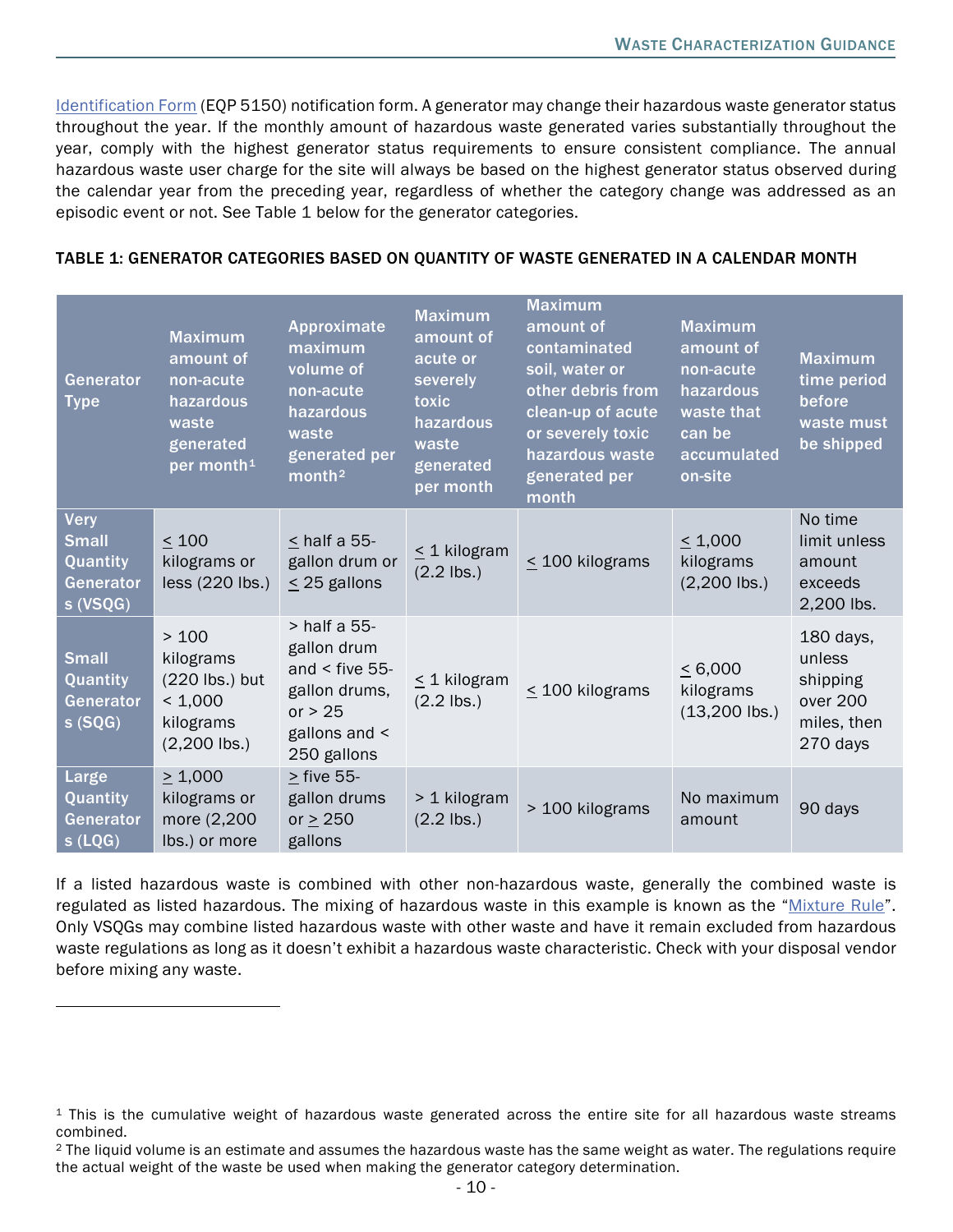# WHEN MAKING THE GENERATOR CATEGORY DETERMINATION:

- Calculate the amount of hazardous waste generated in the calendar month, not the amount shipped.
- Calculate the amount of hazardous waste generated in pounds or kilograms.
- Determine the generator category for the hazardous waste using Table 1
- If acute or severely toxic hazardous waste and non-acute hazardous waste are generated in the same calendar month, count separately the total amount of acute hazardous waste, the total amount of severely toxic hazardous waste, and the total amount of non-acute hazardous waste generated in the calendar month and compare the amounts to the generator categories found in Table 1.
- Make sure all hazardous waste generated across the site has been characterized and a record of that determination is maintained and available for inspection.

#### WHEN CALCULATING THE MONTHLY GENERATOR CATEGORY, INCLUDE:

- All of the hazardous waste generated across the entire site.
- All hazardous waste treated and/or disposed on-site.
- All of the hazardous waste generated in the calendar month, not the amount shipped.

#### DO NOT INCLUDE:

- Hazardous waste managed as a universal waste in compliance with Rule 228 of the hazardous waste regulations (e.g. electric lamp, battery, pesticides, mercury containing devices, consumer electronics, pharmaceuticals, or antifreeze). As of the effective date of the revised Part 111 rules expected in spring of 2020, aerosol cans managed a universal waste can be excluded from the generator category determination as well.
- As of the effective date of the revised Part 111 rules expected in spring of 2020, hazardous waste managed as an episodic event in compliance with Rule 316 of the hazardous waste regulations.
- Liquid industrial by-products (e.g. most used oil, most antifreeze, non-hazardous wash waters, and fats oils and grease).
- Hazardous waste discharged directly to the sanitary sewer without any handling or storage in advance of discharge as authorized by the local sewer authority.
- Hazardous waste that is managed immediately upon generation in on-site elementary neutralization units, wastewater treatment units, or totally enclosed treatment facilities.
- Materials specifically managed to meet an exclusion from hazardous waste regulation such as hazardous secondary materials being recycled as specified in Rules 232, 233 and 234; solvent wipes managed in compliance with Rule 204; and characteristic commercial chemical products being recycled as specified in Rule 202.
- Spent lead acid batteries managed under Rule 804 of the hazardous waste regulations.
- Academic lab clean-out waste managed under Rule 313 of the hazardous waste regulations.

See the [Summary of Hazardous Waste Generator Accumulation Requirements](http://www.michigan.gov/documents/deq/deq-oea-owmrpGuidance-HazWasteReqSummary_542291_7.pdf) for an overview of the handling, recycling, [and disposal requirements for the various hazardous waste generator categories.](http://www.michigan.gov/documents/deq/deq-oea-owmrpGuidance-HazWasteReqSummary_542291_7.pdf)

Tables 2 and 3 below provide key information on the universal waste handler categories and liquid industrial by- products generators. Universal waste includes electric lamps (e.g. fluorescent, some light emitting diode, and other light bulbs), antifreeze, batteries, devices containing elemental mercury, consumer electronics, certain pesticides, and pharmaceuticals. As of the effective date of the revised Part 111 rules expected in spring of 2020, aerosol cans will also be a universal waste, If the large quantity handler (LQH) status is reached, the business must keep the LQH designation through the end of that calendar year.